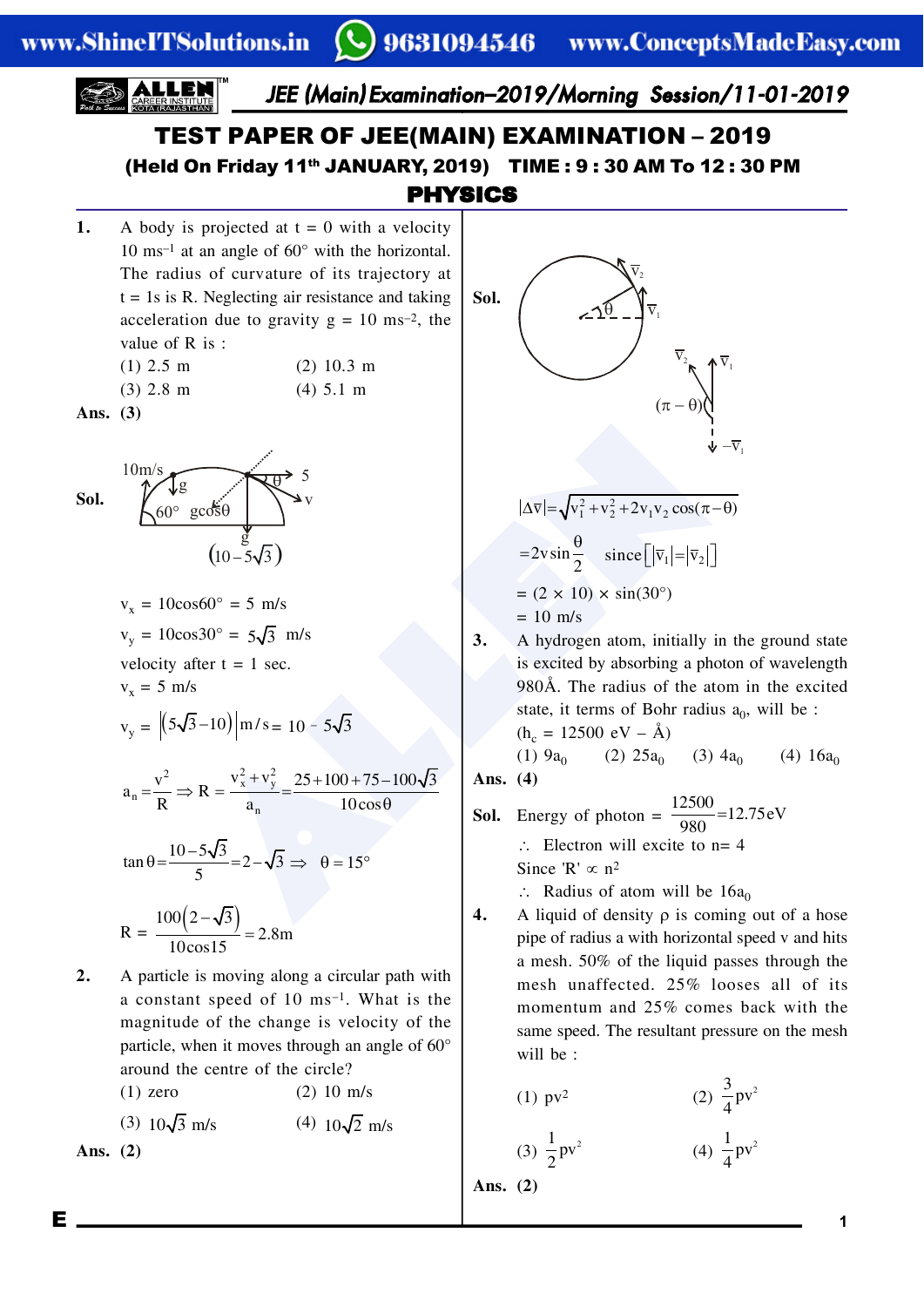### *JEE (Main) Examination–2019/Morning Session/11-01-2019*

**Sol.** Momentum per second carried by liquid per second is  $\rho a v^2$ 

> net force due to reflected liquid =  $2 \times \left| \frac{1}{4} \rho a v^2 \right|$  $\times \left[ \frac{1}{4} \rho a v^2 \right]$

net force due to stopped liquid = 
$$
\frac{1}{4}\rho av^2
$$

- Total force =  $\frac{3}{4}$  $\rho$ av<sup>2</sup> 4 ρ net pressure =  $\frac{3}{4} \rho v^2$ ρ
- **5.** An electromagnetic wave of intensity 50 Wm–2 enters in a medium of refractive index 'n' without any loss. The ratio of the magnitudes of electrric fields, and the ratio of the magnitudes of magnetic fields of the wave before and after entering into the medium are respectively, given by :

4

(1) 
$$
\left(\frac{1}{\sqrt{n}}, \frac{1}{\sqrt{n}}\right)
$$
  
\n(2)  $\left(\sqrt{n}, \frac{1}{\sqrt{n}}\right)$   
\n(3)  $\left(\sqrt{n}, \sqrt{n}\right)$   
\n(4)  $\left(\frac{1}{\sqrt{n}}, \sqrt{n}\right)$ 

**Ans. (2)**

**Sol.**  $C = \frac{1}{\sqrt{\mu_0 \epsilon_0}}$ 

(4)

$$
V = \frac{1}{\sqrt{k \epsilon_0 \mu_0}}
$$
 [For transparent medium  $\mu_r \approx \mu_0$ ]  
\n
$$
\therefore \frac{C}{V} = \sqrt{k} = n
$$
\n
$$
\frac{1}{2} \epsilon_0 E_0^2 C = \text{intensity} = \frac{1}{2} \epsilon_0 k E^2 v
$$
\n
$$
\therefore E_0^2 C = k E^2 v
$$

$$
\Rightarrow \frac{E_0^2}{E^2} = \frac{kV}{C} = \frac{n^2}{n} \Rightarrow \frac{E_0}{E} = \sqrt{n}
$$

similarly

$$
\frac{B_0^2 C}{2\mu_0} = \frac{B^2 v}{2\mu_0} \Rightarrow \frac{B_0}{B} = \frac{1}{\sqrt{n}}
$$

**6.** An amplitude modulated signal is given by  $V(t) = 10[1 + 0.3\cos(2.2 \times 10^4)]\sin(5.5 \times 10^5 t).$ Here t is in seconds. The sideband frequencies (in kHz) are, [Given  $\pi = 22/7$ ] (1) 1785 and 1715 (2) 892.5 and 857.5 (3) 89.25 and 85.75 (4) 178.5 smf 171.5

**Ans. (3)**

 **Sol.** <sup>3</sup> V(t) 10 2cosAsinB <sup>2</sup> <sup>3</sup> 10 sin(A B) sin(A B) <sup>2</sup> <sup>3</sup> 4 4 10 [sin(57.2 10 t)–sin(52.8 10 t)] <sup>2</sup> 1 = 57.2 × 104 = 2f1 4 4 1 57.2 10 f 9.1 10 <sup>22</sup> <sup>2</sup> 7 91KHz 4 2 52.8 10 <sup>f</sup> <sup>22</sup> <sup>2</sup> 7 84KHz f – f c w fc f + f c w

Side band frequency are

$$
f_1 = f_c - f_w = \frac{52.8 \times 10^4}{2\pi} \approx 85.00 \text{ kHz}
$$
  
 $f_2 = f_c + f_w = \frac{57.2 \times 10^4}{2\pi} \approx 90.00 \text{ kHz}$ 

 $2\pi$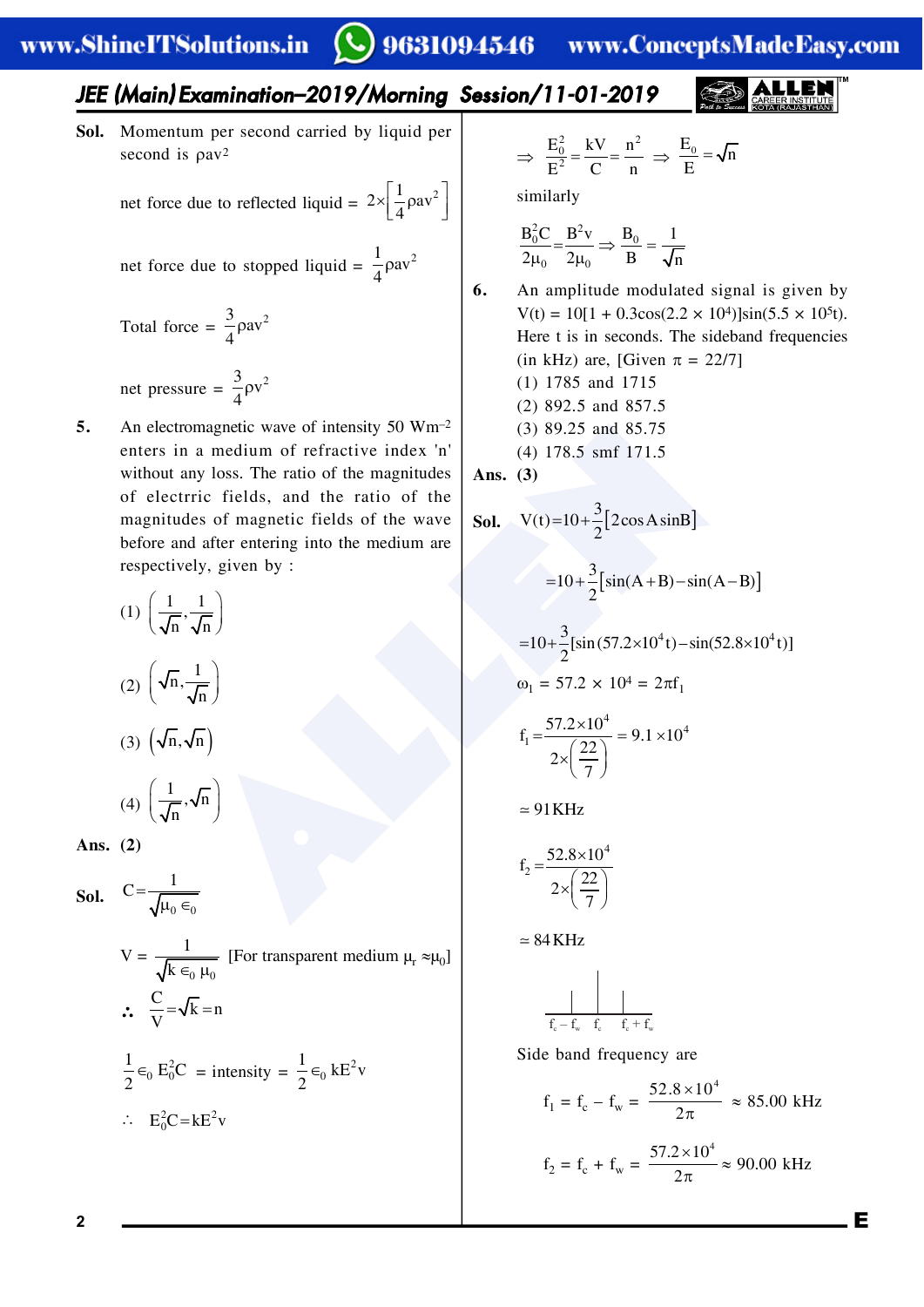## *JEE (Main) Examination–2019/Morning Session/11-01-2019*

**7.** The force of interaction between two atoms is

given by 
$$
F = \alpha \beta \exp\left(-\frac{x^2}{\alpha kt}\right)
$$
; where x is the

distance, k is the Boltzmann constant and T is temperature and  $\alpha$  and  $\beta$  are two constants. The dimension of  $\beta$  is :

- (1) M2L2T–2
- (2) M2LT–4
- (3) M0L2T–4
- (4) MLT–2

**Ans. (2)**

**Sol.** 
$$
F = \alpha \beta e^{\left(\frac{-x^2}{\alpha KT}\right)}
$$

$$
\left[\frac{x^2}{\alpha KT}\right] = M^\circ L^\circ T^\circ
$$

$$
L^{2}
$$
  
\n
$$
\overline{[\alpha]ML^{2}T^{-2}} = M^{\circ}L^{\circ}T^{\circ}
$$
  
\n
$$
\Rightarrow [\alpha] = M^{-1}T^{2}
$$
  
\n
$$
[F] = [\alpha] [\beta]
$$
  
\n
$$
MLT^{-2} = M^{-1}T^{2}[\beta]
$$
  
\n
$$
\Rightarrow [\beta] = M^{2}LT^{-4}
$$

**8.** The charges Q + q and +q are placed at the vertices of a right-angle isosceles triangle as shown below. The net electrostatic energy of the configuration is zero, it the value of Q is:



(1) 
$$
\frac{-\sqrt{2}q}{\sqrt{2}+1}
$$
 (2) -2q

(3) 
$$
\frac{-q}{1+\sqrt{2}}
$$
 (4) +q

**Ans. (1)**

**Sol.** 
$$
U = K \left[ \frac{q^2}{a} + \frac{Qq}{a} + \frac{Qq}{a\sqrt{2}} \right] = 0
$$

$$
\Rightarrow q = -Q \left[ 1 + \frac{1}{\sqrt{2}} \right] \qquad Q
$$
  

$$
\Rightarrow Q = \frac{-q\sqrt{2}}{\sqrt{2} + 1} \qquad Q
$$
  

$$
+q
$$

**9.** In the circuit shown,



the switch  $S_1$  is closed at time  $t = 0$  and the switch  $S_2$  is kept open. At some later time  $(t_0)$ , the switch  $S_1$  is opened and  $S_2$  is closed. The behavious of the current I as a function of time 't' is given by :



**Ans. (2)**

**Sol.** From time  $t = 0$  to  $t = t_0$ , growth of current takes place and after that decay of current takes place.



most appropriate is (2)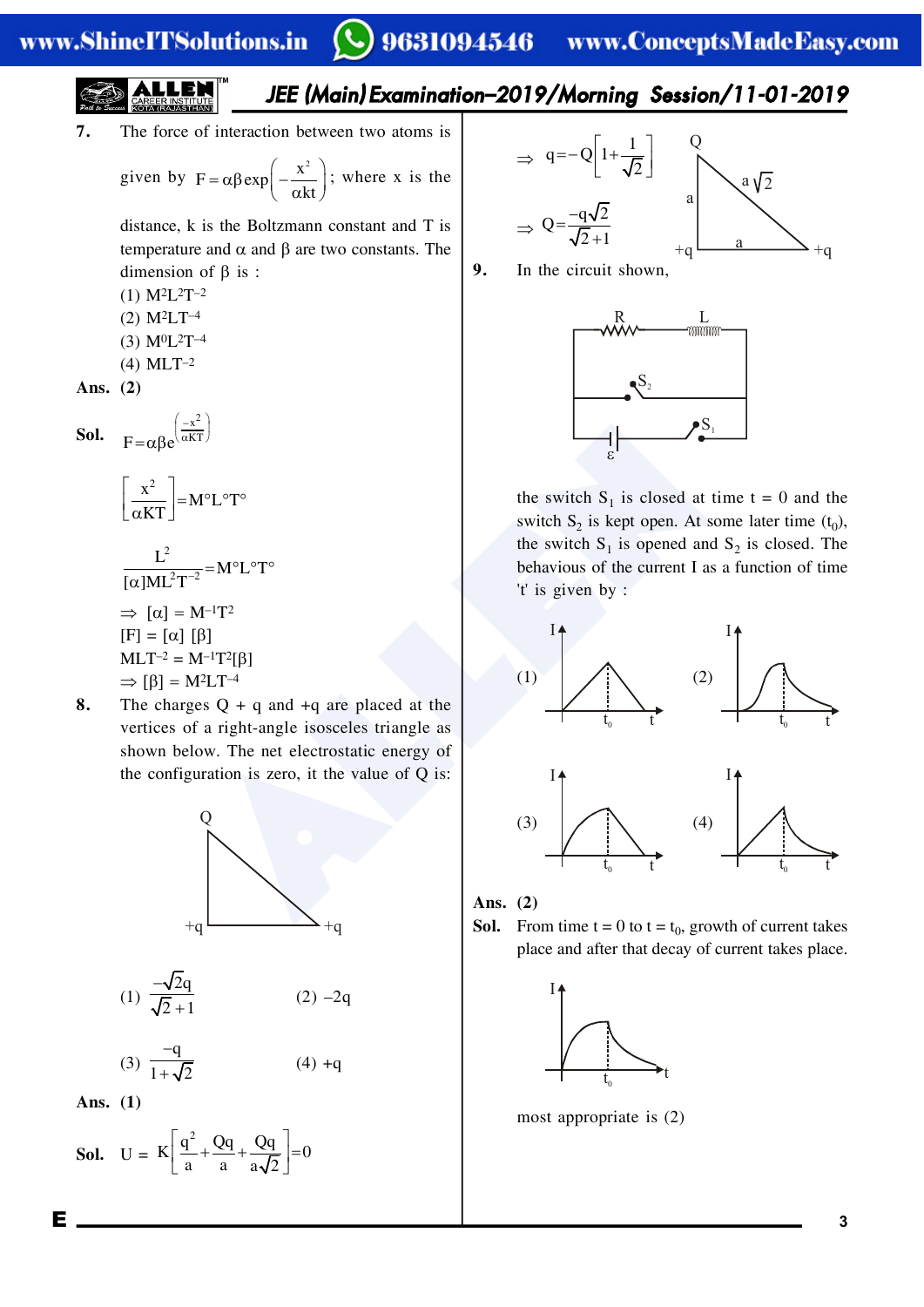### *JEE (Main) Examination–2019/Morning Session/11-01-2019*

**10.** Equation of travelling wave on a stretched string of linear density 5 g/m is  $y = 0.03 \sin(450 t - 9x)$ where distance and time are measured is SI units. The tension in the string is :

$$
(1) 10 N \t(2) 12.5 N \t(3) 7.5 N \t(4) 5 N
$$

**Ans. (2)**

**Sol.**  $y = 0.03 \sin(450 t - 9x)$ 

$$
v = \frac{\omega}{k} = \frac{450}{9} = 50 \text{ m/s}
$$
  

$$
v = \sqrt{\frac{T}{\mu}} \Rightarrow \frac{T}{\mu} = 2500
$$
  

$$
\Rightarrow T = 2500 \times 5 \times 10^{-3}
$$
  
= 12.5 N

500 x 5 x 10<sup>-3</sup><br>
Ans. (4)<br>
the traingle ABC is cut from a thin<br>
ooints of its sides as shown and G is<br>
of the triangle. The moment of inertia<br>
of the triangle. The moment of inertia<br>
angle about an axis passing through<br> **11.** An equilateral triangle ABC is cut from a thin solid sheet of wood. (see figure) D, E and F are the mid-points of its sides as shown and G is the centre of the triangle. The moment of inertia of the triangle about an axis passing through G and perpendicular to the plane of the triangle is  $I_0$ . It the smaller triangle DEF is removed from ABC, the moment of inertia of the remaining figure about the same axis is I. Then:



(1) 
$$
I = \frac{9}{16}I_0
$$
  
\n(2)  $I = \frac{3}{4}I_0$   
\n(3)  $I = \frac{I_0}{4}$   
\n(4)  $I = \frac{15}{16}I_0$ 

**Ans. (4)**

**Sol.** Suppose M is mass and a is side of larger triangle, then 
$$
\frac{M}{4}
$$
 and  $\frac{a}{2}$  will be mass and side length of smaller triangle.

$$
\frac{I_{\textrm{removed}}}{I_{\textrm{original}}} = \frac{\dfrac{M}{4} \cdot \left(\dfrac{a}{2}\right)^2}{M \cdot \left(a\right)^2}
$$

$$
I_{\text{removed}} = \frac{I_0}{16}
$$

So, I=I<sub>0</sub> 
$$
-\frac{I_0}{16} = \frac{15I_0}{16}
$$

**12.** There are two long co-axial solenoids of same length *l*. the inner and outer coils have radii  $r_1$ and  $r_2$  and number of turns per unit length  $n_1$  and  $n<sub>2</sub>$  respectively. The rate of mutual inductance to the self-inductance of the inner-coil is :

(1) 
$$
\frac{n_2}{n_1} \cdot \frac{r_2^2}{r_1^2}
$$
 (2)  $\frac{n_2}{n_1} \cdot \frac{r_1}{r_2}$  (3)  $\frac{n_1}{n_2}$  (4)  $\frac{n_2}{n_1}$ 

**Ans. (4)**

**Sol.** 
$$
M = \mu_0 n_1 n_2 \pi r_1^2
$$
  
 $L = \mu_0 n_1^2 \pi r_1^2$ 

$$
\Rightarrow \quad \frac{M}{L} = \frac{n_2}{n_1}
$$

**13.** A rigid diatomic ideal gas undergoes an adiabatic process at room temperature,. The relation between temperature and volume of this process is  $TV^x = constant$ , then x is :

(1) 
$$
\frac{5}{3}
$$
 (2)  $\frac{2}{5}$  (3)  $\frac{2}{3}$  (4)  $\frac{3}{5}$ 

**Ans. (2)**

**Sol.** For adiabatic process :  $TVY^{-1} = constant$ 

For diatomic process :  $\gamma - 1 = \frac{7}{5} - 1$ 5  $\overline{\phantom{0}}$ 

$$
\therefore x = \frac{2}{5}
$$

**14.** The gas mixture constists of 3 moles of oxygen and 5 moles of argon at temperature T. Considering only translational and rotational modes, the total inernal energy of the system is: (1) 12 RT (2) 20 RT (3) 15 RT (4) 4 RT

**Ans. (3)**

**Sol.** 
$$
U = \frac{f_1}{2} n_1 RT + \frac{f_2}{2} n_2 RT
$$
  
 $= \frac{5}{2} (3RT) + \frac{3}{2} \times 5RT$   
 $U = 15RT$ 

**4** E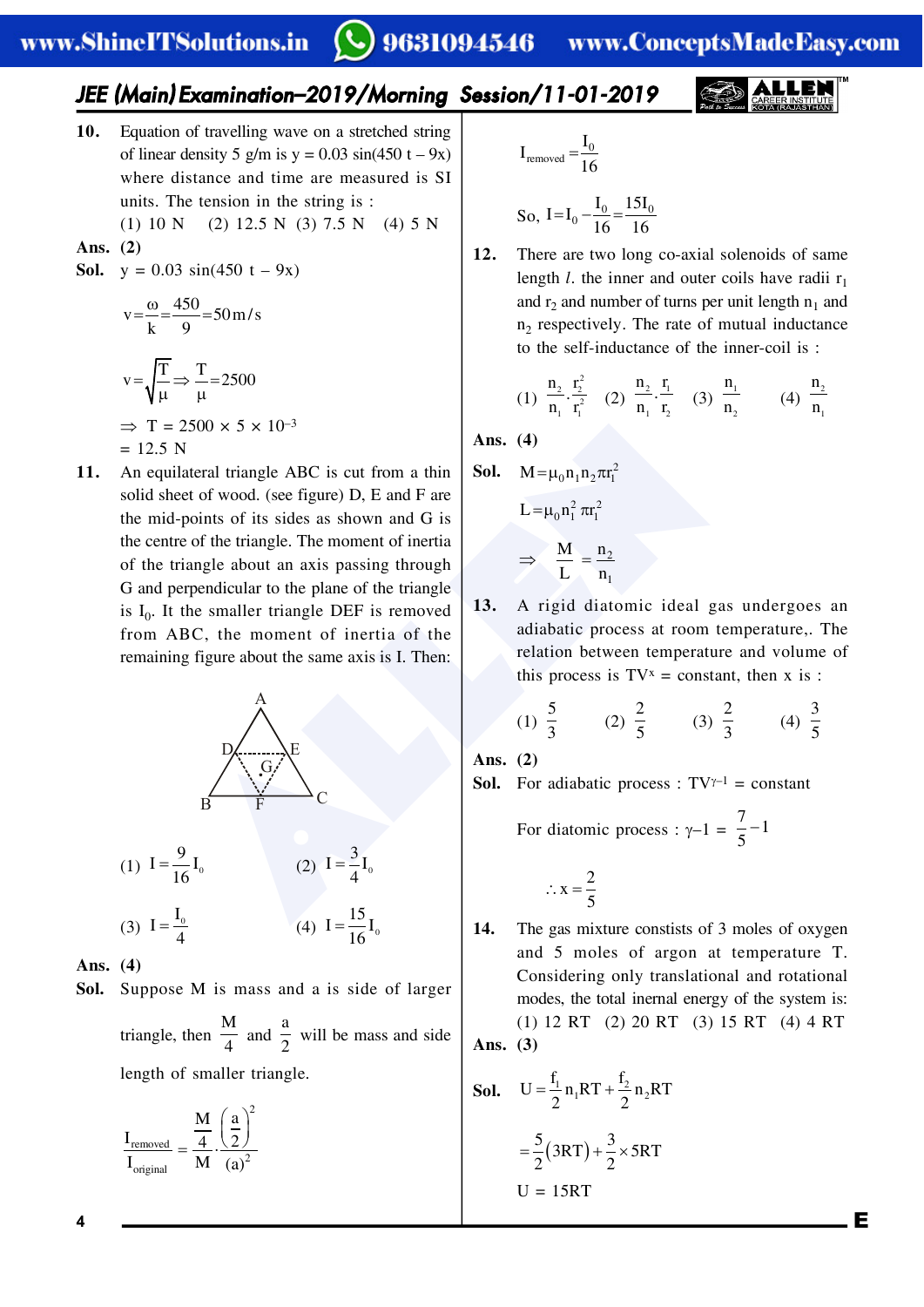*JEE (Main) Examination–2019/Morning Session/11-01-2019*

**15.** In a Young's double slit experiment, the path different, at a certain point on the screen,

> between two interfering waves is  $\frac{1}{8}$ th  $\frac{-}{8}$ <sup>th</sup> of

> wavelength. The ratio of the intensity at this point to that at the centre of a brigth fringe is close to :

 $(1)$  0.94  $(2)$  0.74  $(3)$  0.85  $(4)$  0.80 **Ans. (3)**

**Sol.**  $\Delta x = \frac{\lambda}{8}$  $\Delta x = \frac{\lambda}{\epsilon}$ 

$$
\Delta \phi = \frac{(2\pi)}{\lambda} \frac{\lambda}{8} = \frac{\pi}{4}
$$

$$
I = I_0 \cos^2 \left(\frac{\pi}{8}\right)
$$

$$
\frac{I}{I_0} = \cos^2 \left(\frac{\pi}{8}\right)
$$

**16.** If the deBronglie wavelenght of an electron is equal to 10–3 times the wavelength of a photon of frequency  $6 \times 10^{14}$  Hz, then the speed of electron is equal to : (Speed of light =  $3 \times 10^8$  m/s Planck's constant =  $6.63 \times 10^{-34}$  J.s Mass of electron =  $9.1 \times 10^{-31}$  kg) (1)  $1.45 \times 10^6$  m/s (2)  $1.7 \times 10^6$  m/s (3)  $1.8 \times 10^6$  m/s (4)  $1.1 \times 10^6$  m/s

**Ans. (1)**

**Sol.** 
$$
\frac{h}{mv} = 10^{-3} \left( \frac{3 \times 10^8}{6 \times 10^{14}} \right)
$$

$$
v = \frac{6.63 \times 10^{-34} \times 6 \times 10^{14}}{9.1 \times 10^{-31} \times 3 \times 10^{5}}
$$
  

$$
v = 1.45 \times 10^{6} \text{ m/s}
$$

**17.** A slob is subjected to two forces  $\mathbf{F}_1$  $\overline{a}$ and  $\vec{F}_2$  of same magnitude F as shown in the figure. Force  $\vec{F}_2$  is in XY-plane while force  $F_1$  acts along z-axis at the point  $(2\vec{i} + 3\vec{j})$ . The moment of these forces about point O will be :



- **18.** A satellite is revolving in a circular orbit at a height h from the earth surface, such that  $h \ll R$ where R is the radius of the earth. Assuming that the effect of earth's atmosphere can be neglected the minimum increase in the speed requried so that the satellite could escapte from the gravitational field of earth is :
	- (1)  $\sqrt{gR}(\sqrt{2}-1)$

$$
(2) \sqrt{2gR}
$$

$$
(3) \sqrt{gR}
$$

(4)  $\sqrt{\frac{gR}{2}}$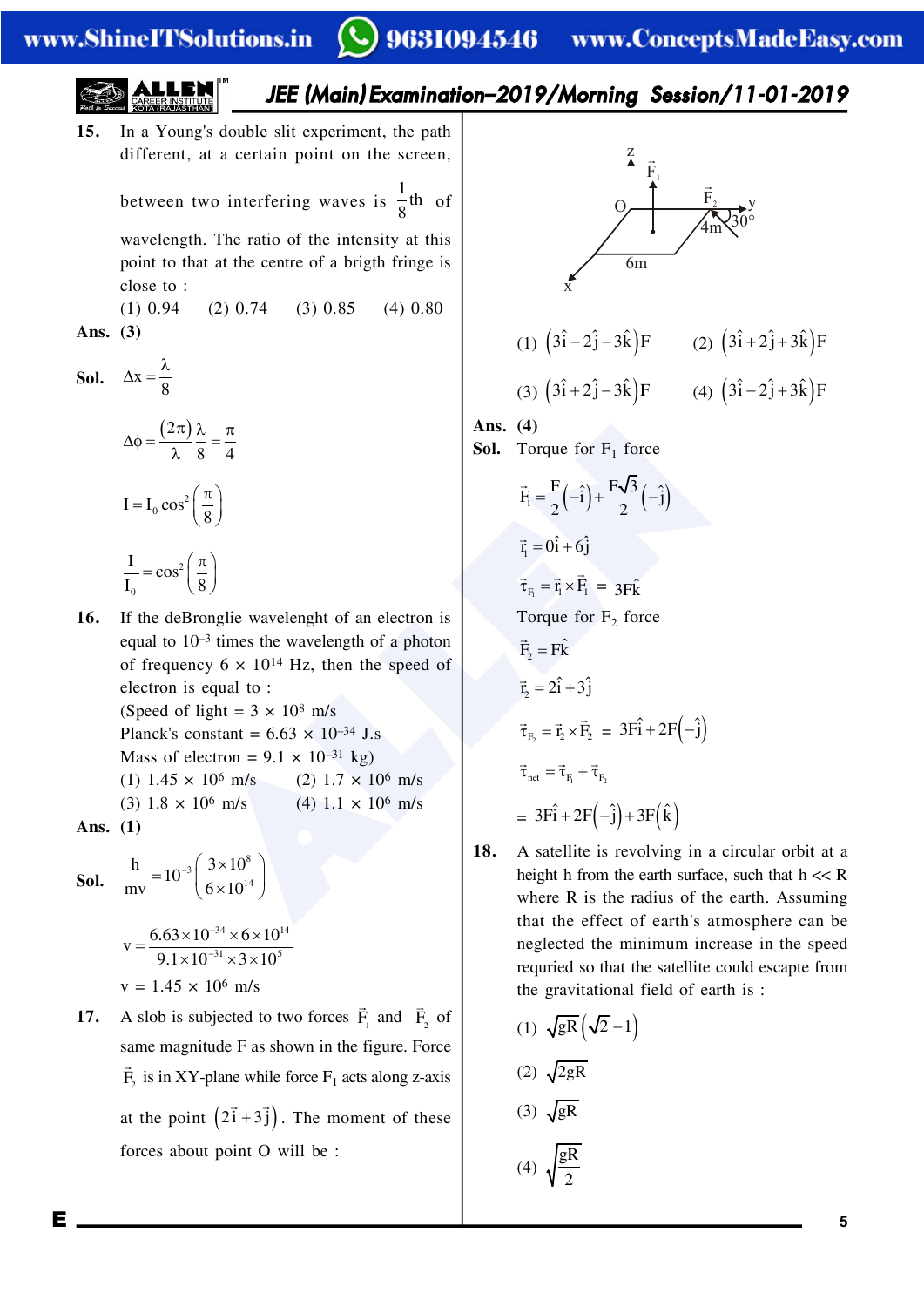### *JEE (Main) Examination–2019/Morning Session/11-01-2019*

**Ans. (1)**

**Sol.** 
$$
v_0 = \sqrt{g(R+h)} \approx \sqrt{gR}
$$
  

$$
v_e = \sqrt{2g(R+h)} \approx \sqrt{2gR}
$$

$$
\Delta v = v_e - v_0 = (\sqrt{2} - 1)\sqrt{gR}
$$

**19.** In an experiment electrons are accelerated, from rest, by applying a voltage of 500 V. Calculate the radius of the path if a magnetic field 100 mT is then applied. [Charge of the electron =  $1.6 \times 10^{-19}$  C Mass of the electron =  $9.1 \times 10^{-31}$  kg] (1)  $7.5 \times 10^{-4}$  m (2)  $7.5 \times 10^{-3}$  m (3) 7.5 m (4) 7.5  $\times$  10<sup>-2</sup> m

**Ans. (1)**

**Sol.** 
$$
r = \frac{\sqrt{2mk}}{eB} = \frac{\sqrt{2me\Delta v}}{eB}
$$

$$
r = \frac{\sqrt{\frac{2m}{e}}. \Delta v}{B} = \frac{\sqrt{\frac{2 \times 9.1 \times 10^{-31}}{1.6 \times 10^{-19}} (500)}}{100 \times 10^{-3}}
$$

$$
r = \frac{\sqrt{\frac{9.1}{0.16} \times 10^{-10}}}{10^{-1}} = \frac{3}{.4} \times 10^{-4} = 7.5 \times 10^{-4}
$$

**20.** A particle undergoing simple harmonic motion has time dependent displacement given by  $x(t) = A \sin \frac{\pi t}{20}$  $= A \sin \frac{\pi t}{90}$ . The ratio of kinetic to potential energy of this particle at  $t = 210$  s will be :

(1) 2 (2) 
$$
\frac{1}{9}
$$
 (3) 3 (4) 1

**Ans. (3)**

**Sol.**  $k = \frac{1}{2} m \omega^2 A^2 \cos^2 \omega t$ 2  $\omega^2 A^2 \cos^2 \omega$  $U = \frac{1}{2} m \omega^2 A^2 \sin^2 \omega t$ 2  $\omega^2 A^2 \sin^2 \omega$  $\frac{k}{\sqrt{2}}$  = cot<sup>2</sup> ot  $\frac{k}{U} = \cot^2 \omega t = \cot^2 \frac{\pi}{90} (210) = \frac{1}{3}$ Hence ratio is 3 (most appropriate) **21.** Ice at  $-20^{\circ}$  C os added tp 50 g of water at 40 $^{\circ}$ C. When the temperature of the mixture reaches 0°C, it is found that 20 g of ice is still unmelted. The amount of ice added to the water was close to (Specific heat of water =  $4.2 \text{ J/g} / \text{°C}$ ) Specific heat of Ice =  $2.1 \text{ J/g}$ <sup>o</sup>C Heat of fusion of water at  $0^{\circ}C = 334$  J/g) (1)  $50 \text{ g}$  (2)  $40 \text{ g}$ (3) 60 g (4) 100 g

#### **Ans. (2)**

- **Sol.** Let amount of ice is m gm. According to principal of calorimeter heat taken by ice = heat given by water  $\therefore$  20  $\times$  2.1  $\times$  m + (m – 20)  $\times$  334  $= 50 \times 4.2 \times 40$  $376 \text{ m} = 8400 + 6680$  $m = 40.1$ 
	- $\therefore$  correct answer is (2)
- **22.** In the figure shown below, the charge on the left plate of the 10  $\mu$ F capacitor is  $-30 \mu$ C. ?The charge on the right plate of the  $6 \mu$ F capacitor is :



**Ans. (4)**



 $6\mu$ F & 4 $\mu$ F are in parallel & total charge on this combination is 30  $\mu$ C

∴ Charge on 6µF capacitor =  $\frac{6}{6}$  × 30  $6 + 4$  $\times$  $\ddot{}$ 

 $= 18 \text{ } \mu\text{C}$ Since charge is asked on right plate therefore is  $+18\mu C$ Correct answer is (4)

**6** E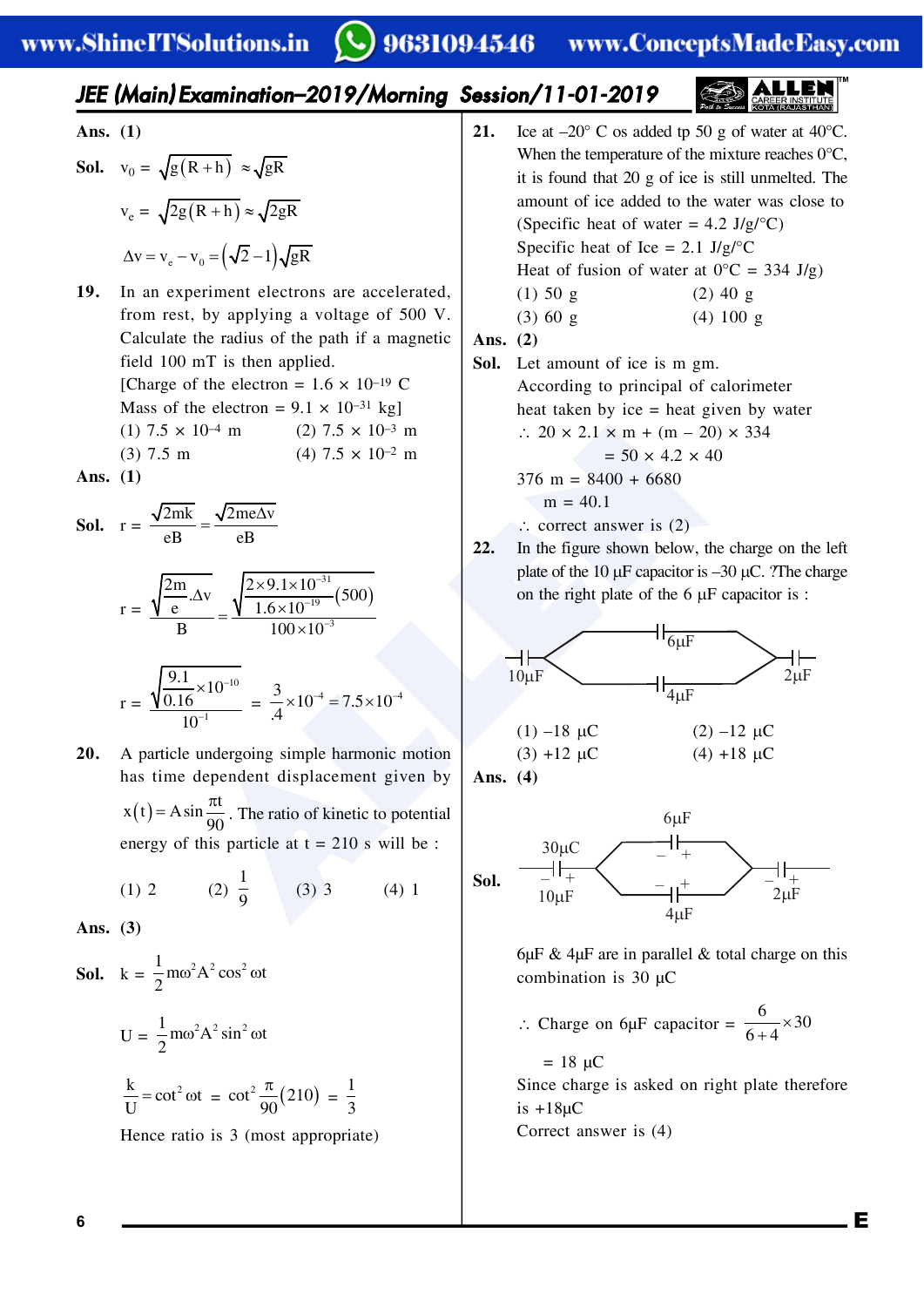#### www.ShineITSolutions.in

# 9631094546 www.ConceptsMadeEasy.com



**23.** In the given circuit the current through Zener Diode is close to :



- **Ans. (4)**
- **Sol.** Since voltage across zener diode must be less than 10V therefore it will not work in breakdown region, & its resistance will be infinite & current through it =  $0$ 
	- $\therefore$  correct answer is (4)
- **24.** The variation of refractive index of a crown glass thin prism with wavelength of the incident light is shown. Which of the following graphs is the correct one, if  $D_m$  is the angle of minimum deviation?





#### **Ans. (2)**

**Sol.** Since  $D_m = (\mu - 1)A$ 

 $\&$  on increasing the wavelength,  $\mu$  decreases & hence  $D_m$  decreases. Therefore correct answer is (2)

**25.** The resistance of the meter bridge AB is given figure is 4 $\Omega$ . With a cell of emf  $\varepsilon = 0.5$  V and rheostat resistance  $R_h = 2 \Omega$  the null point is obtained at some point J. When the cell is replaced by another one of emf  $\varepsilon = \varepsilon_2$  the same null point J is found for  $R_h = 6 \Omega$ . The emf  $\varepsilon_2$  is;



**Ans. (3)**

**Sol.** Potential gradient with  $R_h = 2\Omega$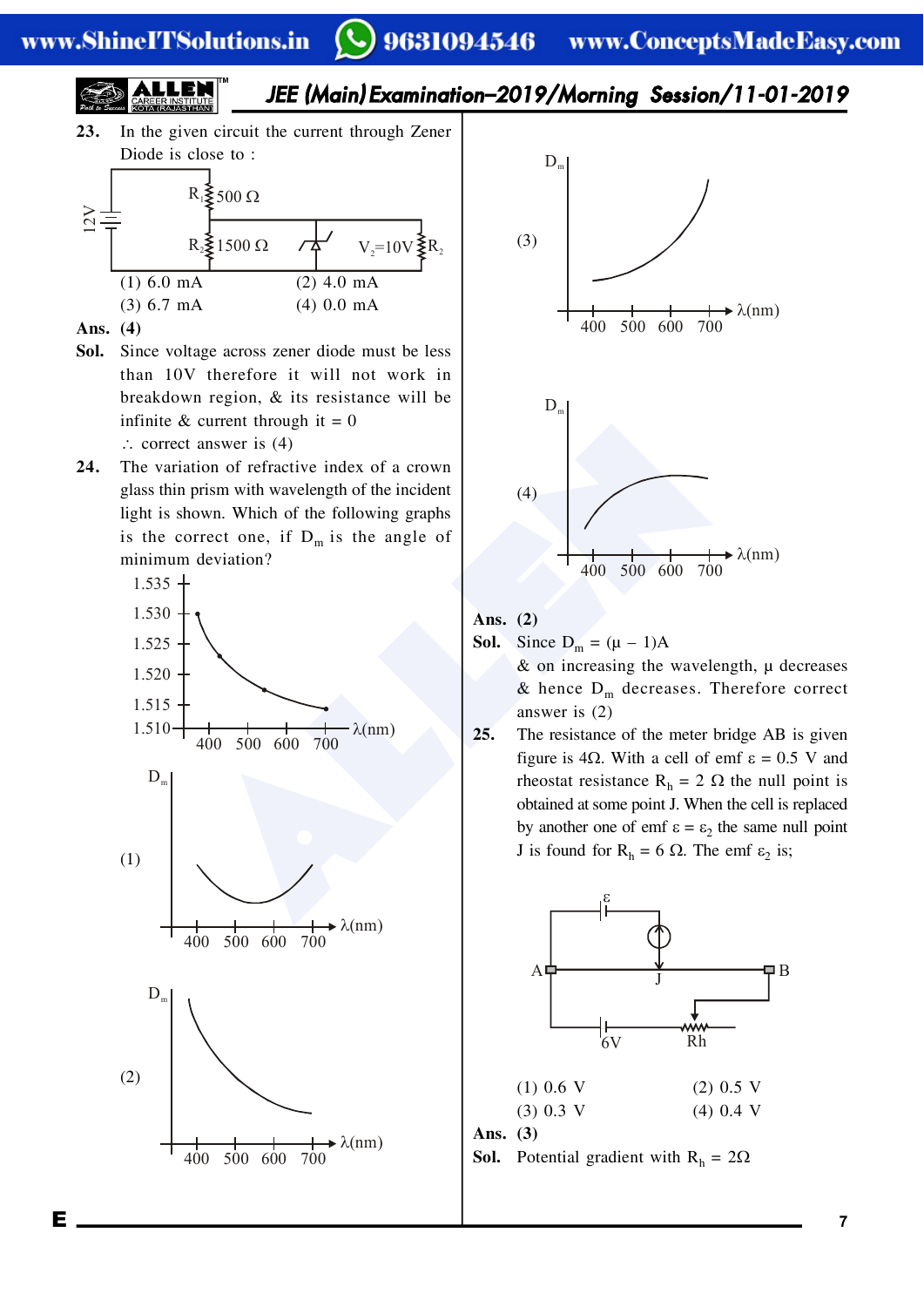## *JEE (Main) Examination–2019/Morning Session/11-01-2019*

is 
$$
\left(\frac{6}{2+4}\right) \times \frac{4}{L} = \frac{dV}{dL}
$$
; L = 100 cm

Let null point be at  $\ell$  cm

thus 
$$
\varepsilon_1 = 0.5V = \left(\frac{6}{2+4}\right) \times \frac{4}{L} \times \ell
$$
 ...(1)

Now with  $R_h = 6\Omega$  new potential gradient is

6  $\big)$  4 4+6 J L  $\left(\frac{6}{4+6}\right) \times \frac{4}{L}$  and at null point

$$
\left(\frac{6}{4+6}\right)\left(\frac{4}{L}\right) \times \ell = \epsilon_2 \qquad \dots (2)
$$

dividing equation (1) by (2) we get

$$
\frac{0.5}{\varepsilon_2} = \frac{10}{6}
$$
 thus  $\varepsilon_2 = 0.3$ 

**26.** The given graph shows variation (with distance r from centre) of :



- (1) Potential of a uniformly charged sphere
- (2) Potential of a uniformly charged spherical shell
- (3) Electric field of uniformly charged spherical shell
- (4) Electric field of uniformly charged sphere **Ans. (2)**
- **27.** Two equal resistance when connected in series to a battery, consume electric power of 60 W. If these resistances are now connected in parallel combination to the same battery, the electric power consumed will be :

| (1) 60 W |  | $(2)$ 240 W |  |
|----------|--|-------------|--|
| (3) 30 W |  | $(4)$ 120 W |  |

```
Ans. (2)
```
Sol. In series condition, equivalent resistance is 2R

thus power consumed is 
$$
60W = \frac{\varepsilon^2}{2R}
$$

In parallel condition, equivalent resistance is R/ 2 thus new power is

$$
P' = \frac{\varepsilon^2}{(R/2)}
$$

or  $P' = 4P = 240W$ 

**28.** An object is at a distacen of 20 m from a convex lens of focal length 0.3 m. The lens forms an image of the object. If the object moves away from the lens at a speed of 5 m/s, the speed and direction of the image will be : (1)  $0.92 \times 10^{-3}$  m/s away from the lens (2)  $2.26 \times 10^{-3}$  m/s away from the lens (3)  $1.16 \times 10^{-3}$  m/s towards the lens  $(4)$  3.22 × 10<sup>-3</sup> m/s towards the lens

(4) 
$$
3.22 \times 10^{-5}
$$
 m/s toward

$$
Ans. (3)
$$

**Sol.** From lens equation

(4+6)(L)  
\nequation (1) by (2) we get  
\nthus 
$$
\varepsilon_2 = 0.3
$$
  
\n1 graph shows variation (with distance  
\ninter) of :  
\n $\sqrt{r_0}$   
\n $\sqrt{r_0}$   
\n $\sqrt{r_0}$   
\n $\sqrt{r_0}$   
\n $\sqrt{r_0}$   
\n $\sqrt{r_0}$   
\n $\sqrt{r_0}$   
\n $\sqrt{r_0}$   
\n $\sqrt{r_0}$   
\n $\sqrt{r_0}$   
\n $\sqrt{r_0}$   
\n $\sqrt{r_0}$   
\n $\sqrt{r_0}$   
\n $\sqrt{r_0}$   
\n $\sqrt{r_0}$   
\n $\sqrt{r_0}$   
\n $\sqrt{r_0}$   
\n $\sqrt{r_0}$   
\n $\sqrt{r_0}$   
\n $\sqrt{r_0}$   
\n $\sqrt{r_0}$   
\n $\sqrt{r_0}$   
\n $\sqrt{r_0}$   
\n $\sqrt{r_0}$   
\n $\sqrt{r_0}$   
\n $\sqrt{r_0}$   
\n $\sqrt{r_0}$   
\n $\sqrt{r_0}$   
\n $\sqrt{r_0}$   
\n $\sqrt{r_0}$   
\n $\sqrt{r_0}$   
\n $\sqrt{r_0}$   
\n $\sqrt{r_0}$   
\n $\sqrt{r_0}$   
\n $\sqrt{r_0}$   
\n $\sqrt{r_0}$   
\n $\sqrt{r_0}$   
\n $\sqrt{r_0}$   
\n $\sqrt{r_0}$   
\n $\sqrt{r_0}$   
\n $\sqrt{r_0}$   
\n $\sqrt{r_0}$   
\n $\sqrt{r_0}$   
\n $\sqrt{r_0}$   
\n $\sqrt{r_0}$   
\n $\sqrt{r_0}$   
\n $\sqrt{r_0}$   
\n $\sqrt{r_0}$   
\n $\sqrt{r_0}$   
\n $\sqrt{r_0}$   
\n $\$ 

velocity of image wrt. to lens is given by  $v_{I/I} = m^2 v_{O/L}$ direction of velocity of image is same as that

of object  $v_{O/L} = 5$  m/s